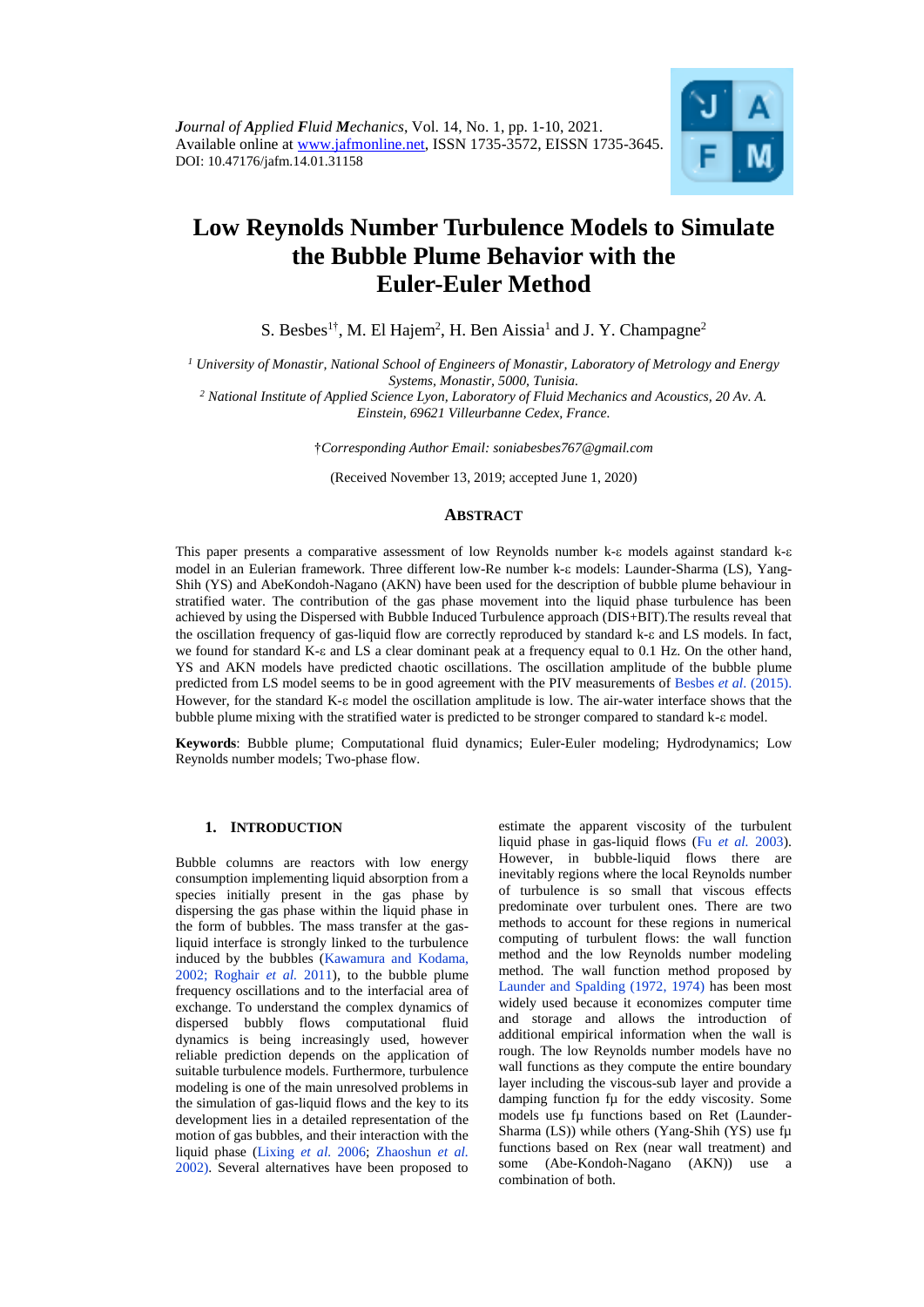In the majority of publications on numerical simulations of two-phase flows, the standard  $k$ - $\varepsilon$ model developed for single-phase flows appears to perform satisfactorily for transient simulations of gas-liquid flow [\(Sokolichin and Eigenberger, 1994;](#page-9-4) [Sokolichin](#page-9-4) *et al.* 1997). The turbulence of the continuous phase in bubble columns has been investigated by [Ekambara and Dhotre, 2010](#page-8-3) to assess the performance and applicability of different turbulence models namely standard  $k-\varepsilon$ , RNG  $k-\varepsilon$ , Reynolds stress model (RSM) and large eddy simulation (LES). Recently, direct numerical simulations (DNS) data of dispersed turbulent bubbly flows have become available. This data can be used as a basis to test the model assumptions of Euler-Euler RANS. Experimentally, it is difficult to obtain the terms in the turbulent kinetic energy equation of the liquid phase. However, DNS, on sufficiently fine grids, can provide such data. Otherwise, the data can also be used to develop more elaborate closing approximations for bubble induced turbulence (BIT) terms. Several works of this type have been accomplished [\(Santarelli](#page-9-5) *et al*. [2016;](#page-9-5) Ma *et al*[. 2017, 2020;](#page-9-6) [Du Cluzeau](#page-8-4) *et al*. 2019) to develop a complete BIT closure in the framework of Euler-Euler two-equation RANS modelling.

The review of literature indicates that the low-Re number models are not fully explored for the description of flow pattern in bubble columns. However, these models have been widely used to predict the flow behavior of steady/unsteady singlephase flows (Patel *et al*[. 1985;](#page-9-7) [Cotton and Jackson,](#page-8-5)  [1990;](#page-8-5) [Hrenya](#page-8-6) *et al*. 1995; [Chang](#page-8-7) *et al.* 1995; [Mathur and He, 2013;](#page-9-8) [Rathore and Das, 2013;](#page-9-9) [Gorji](#page-8-8)  *et al.* [2014\)](#page-8-8).

This paper presents a comparative study of the performance and applicability of low-Re number k models: Launder-Sharma (LS), Yang-Shih (YS) and Abe-Kondoh-Nagano (AKN) against the standard  $k-\epsilon$  model, which is a high-Reynolds number model. An attempt was made to predict the detailed flow characteristics of gas-liquid flow in bubble column operating at low gas flow rates in homogenous regime, using an Eulerian-Eulerian formulation for the two-phase flow. For this purpose, a three-dimensional unsteady computational model elaborated with the aid of the software ANSYS Fluent was performed and the results were compared with experimental data of [Besbes](#page-8-0) *et al*. 2015.

# **2. COMPUTATIONAL MODEL**

## **2.1 Hydrodynamic Model**

The numerical simulations presented are based on the two-fluid Euler-Euler approach, which is based on ensemble averaged mass and momentum transport equations for each phase. The two phases are treated mathematically as interpenetrating continua, the mass and momentum conservation equations of which, without mass transfer, can be written as follows (over bars that are frequently used to indicate ensemble averaged quantities are not used, for simplicity):

$$
\frac{\partial}{\partial t}(\alpha_q \rho_q) + \nabla \cdot (\alpha_q \rho_q U_q) = 0 \tag{1}
$$

$$
\begin{array}{l} \frac{\partial}{\partial t}(\alpha_{q}\rho_{q}U_{q})+\nabla\cdot(\alpha_{q}\rho_{q}U_{q}U_{q}) \\ \frac{\partial}{\partial t}-\alpha_{q}\nabla P+\nabla.(\alpha_{q}\tau_{q})-\nabla.(\alpha_{q}\tau_{Re,q})+\alpha_{q}\rho_{q}g+F_{qm} \end{array} \tag{2}
$$

In the above equations,  $q = g$  or l represents the gas or liquid phase,  $\alpha_q$ ,  $\rho_q$  respectively denote the volume

fraction and density, Uq is the local velocity, P is the pressure,  $\tau_q$  is the Reynolds-averaged viscous stress tensor,  $\tau_{\text{Re},q}$  is the Reynolds stress tensor, g is the gravity constant and  $F_{qm}$  (m = g, l) accounts for the interfacial forces that include the drag force  $F<sub>D</sub>$ , lift force F<sub>L</sub>, virtual mass force F<sub>VM</sub>, wall force F<sub>WL</sub> and turbulent dispersion force  $F_{TD}$  (for the RANS approach).

## **2.2 Interfacial Momentum Transfer**

All Closure relations are required for estimating the interfacial momentum transfer and the Reynolds stress tensor. Lastly, assumptions have to be made regarding bubble size, since this parameter has an impact on turbulence modeling and on the interfacial interaction forces. Since we operated in the homogenous regime, which is characterized by low gas velocities  $(Vg = 0.08 \text{ cm/s})$  and small spherical bubbles, relatively simple mathematical model can be capable of providing a good representation of the flow field, even in the sparger region [\(Silva](#page-9-10) *et al.* 2012). Indeed, in the case of dilute flows with spherical particles, it is possible to simplify the general particle momentum equation and consider only the gravity-buoyancy, pressure, drag and virtual mass forces. Furthermore, the drag force is the predominant interfacial interaction force with a significant higher magnitude than virtual mass, lift and turbulent dispersion forces which represents the dispersion of particles due to transport by turbulent fluid motion [\(Simonin, 1990\)](#page-9-11). Mandar *et al*[. \(2008\)](#page-9-12) have found, at low superficial gas velocity ( $Vg = 1.2$  cm/s), that the lift and turbulent dispersion forces have not significant effect on the flow pattern in comparison with high superficial velocities of different bubble sizes. Further, the virtual mass force has no significant effect on results. Since the Superficial gas velocity in this study is very low  $(Vg = 0.08 \text{ cm/s})$  we have neglected the effect of lift and turbulent dispersion forces. Thus, the inter-phase momentum transfer between gas and liquid due to drag force is given by:

$$
F_{\rm D} = K_{\rm gl} (U_{\rm g} - U_1) \tag{3}
$$

Where  $K_{gl}$  is the exchange coefficient and can be expressed as follows:

$$
K_{gl} = \frac{3}{4} C_D \frac{\alpha_g \alpha_l \rho_l}{d_g} |U_g - U_l|
$$
 (4)

Where C<sub>D</sub> and dg represent the drag coefficient and the gas bubble diameter, respectively. The drag model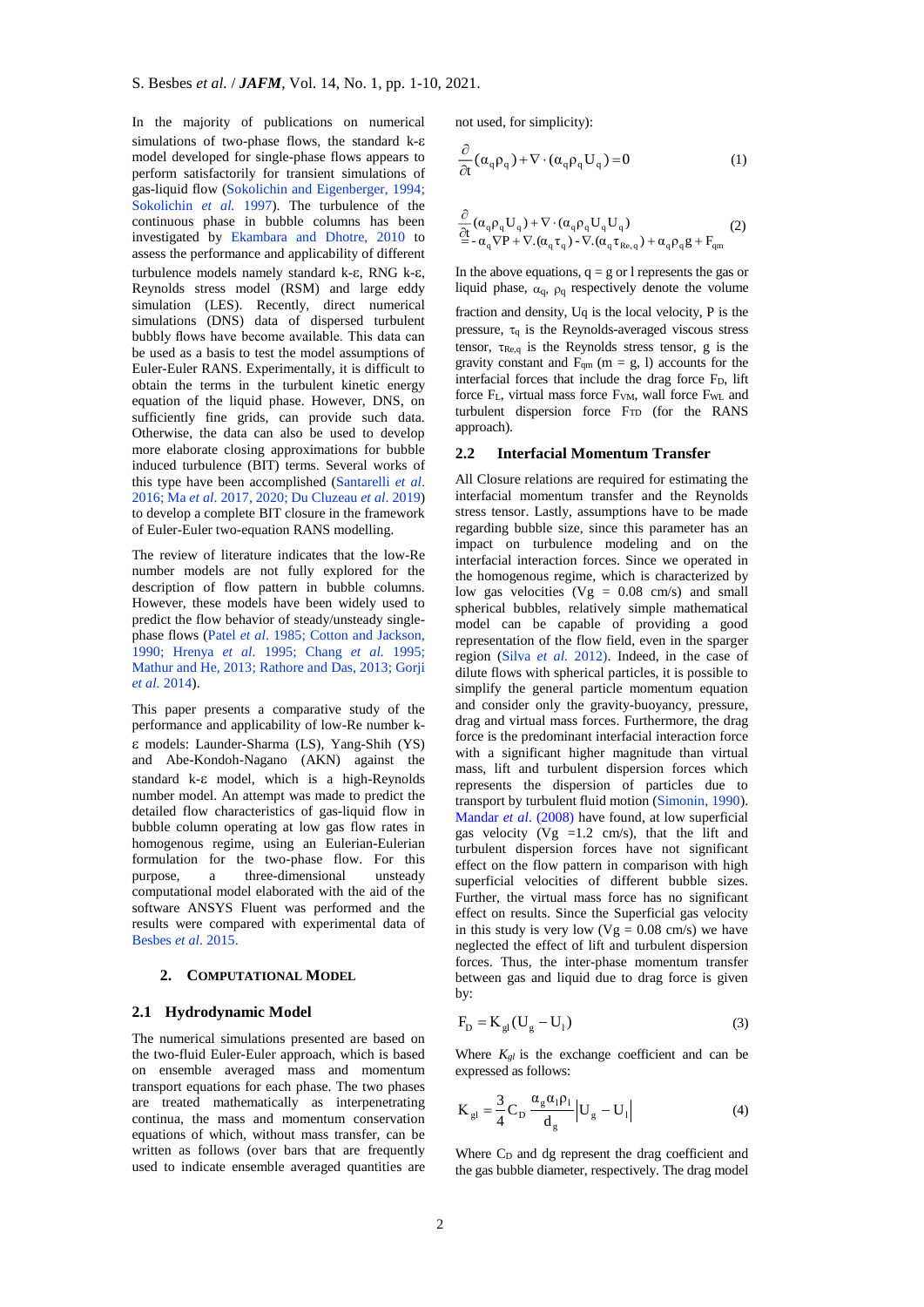employed has a significant effect on the aerated flow, as it is related directly to the bubble size and terminal velocity. The model of [Morsi and Alexander, 1972](#page-9-13) is employed in this work, where the drag coefficient is expressed as a function of the bubble Reynolds number:

$$
C_D = a_1 + \frac{a_2}{Re} + \frac{a_3}{Re^2}
$$
 (5)

$$
Re = \frac{\rho_1 |U_g - U_1| d_g}{\mu_1}
$$
 (6)

Here  $a_1 = 0.3664$ ;  $a_2 = 98.33$  and  $a_3 = -2778$  are constants that apply to smooth spherical particles for  $100 < Re < 1000$ .

## **2.3 Turbulence Models**

The turbulence in the continuous phase was modeled using  $k$ - $\varepsilon$  model supplemented with extra terms that include the inter-phase momentum transfer while that in the dispersed phase was modeled using Tchen's theory of dispersion of discrete particles by homogeneous turbulence [\(Hinze, 1975\)](#page-8-9). To account for two-way turbulence coupling we used the dispersed  $k$ - $\varepsilon$  model, which is suitable when the secondary phase is dilute and the primary phase is clearly continuous. This model accounts only for turbulence in the continuous phase and neglects the Reynolds stress tensor for the dispersed phase. Closure relations for the Reynolds stress tensor of the liquid phase are provided by the  $k$ - $\varepsilon$  model as:

$$
\tau_{\text{Re},l} = \rho_l \overrightarrow{u_l u_l} = -\frac{2}{3} \Big( \rho_l k_l + \rho_l \mu_{t_1} \nabla \cdot U_l \Big) \tau_l
$$
  
+  $\rho_l \mu_{t_1} \Big( \nabla U_l + \nabla U_l^T \Big)$  (7)

where  $U_1$  is the Reynolds-averaged velocity, the turbulent viscosity for the liquid phase is written as:

$$
\mu_{t,1} = \rho_1 C_\mu f_\mu \frac{k_1^2}{\epsilon_1}
$$
 (8)

The general form of the transport equations for the turbulent kinetic energy and turbulent dissipation rate for the continuous phase are obtained from the modified k-ε model:

$$
\frac{\partial}{\partial t}(\alpha_1 \rho_1 k_1) + \nabla \cdot (\alpha_1 \rho_1 U_1 k_1) = \nabla \cdot \left( \alpha_1 \frac{\mu_{t,1}}{\sigma_k} \nabla k_1 \right) + \alpha_1 G_{k,1} - \alpha_1 \rho_1 \tilde{\epsilon}_1 + \alpha_1 \rho_1 \prod_{k,1}
$$
\n(9)

$$
\frac{\partial}{\partial t}(\alpha_{1}\rho_{1}\epsilon_{1}) + \nabla \cdot (\alpha_{1}\rho_{1}U_{1}\epsilon_{1}) = \nabla \cdot \left(\alpha_{1} \frac{\mu_{t,l}}{\sigma_{\varepsilon}} \nabla \epsilon_{1}\right) \n+ \alpha_{1} \frac{\epsilon_{1}}{k_{1}} \left(C_{1\varepsilon} f_{1}G_{k,l} - C_{2\varepsilon} f_{2}\rho_{1}\epsilon_{1}\right) + \alpha_{1}\rho_{1}E + \alpha_{1}\rho_{1}\prod_{\varepsilon,1}
$$
\n(10)

Where  $G_{k,l}$  is the production of turbulent kinetic energy and it has a similar form to the one applied for single phase flow.  $\tilde{\epsilon}_1 = \epsilon_1 - D$  is a modified dissipation rate of  $k_l$ . The damping functions  $f_u$ ,  $f_l$  and *f<sup>2</sup>* and the extra source terms D and E are only active close to solid walls and allow to solve *k<sup>l</sup>* and *<sup>l</sup>* down

to the viscous sub layer. Please note that the expressions provided above for turbulence modelling  $(Eqs. (8-10))$  are general in so far that they can represent any of the above-mentioned four different turbulence models by an adequate choice of the corresponding terms, as summarized in Tables 1- 3. The model constants, dumping functions and boundary conditions are presented in Tables 1- 3.

**Table 1 Models constants**

| $k$ - $\varepsilon$ model | $C_{\rm u}$ | $C_{1\epsilon}$ | $C_{2\varepsilon}$ | $\sigma_{k}$ | $\sigma_{\epsilon}$ |
|---------------------------|-------------|-----------------|--------------------|--------------|---------------------|
| Standard                  | 0.09        | 1.44            | 1.92               | 1.0          | 1.3                 |
| LS                        | 0.09        | 1.44            | 1.92               | 1.0          | 1.3                 |
| YS                        | 0.09        | 1.44            | 1.92               | 1.0          | 1.3                 |
| AKN                       | 0.09        | 1.50            | 1.90               | 1.4          | 1.4                 |

The ability to dissipate and generate turbulence due to relative velocity between the phases (turbulent two-way coupling) was taken in to account by incorporation of additional source terms for transport equations of kinetic energy and its dissipation rate [\(Simonin and Viollet, 1990\)](#page-9-14).

The turbulence effects on the dispersed phase are achieved by an extension of Tchen's theory [\(Simonin, 1990\)](#page-9-11).

## **2.4 Numerical Details**

The dimensions of the simulated column 267 mm (width) x 600 mm (height) x 15 mm (depth) are the same as the experimental apparatus of [Besbes](#page-8-0) *et al.* [\(2015\).](#page-8-0) The lateral dimensions in the horizontal direction exceed 3-4 times the initial bubble diameter. Therefore, the terminal rise velocities were not affected by the size of the computational domain [\(Van Sint Annaland](#page-9-15) *et al*. 2005).The column was initially filled with water up to a height of  $H<sub>L</sub> = 500$  mm. To select a proper grid size, we simulate the problem on different meshes of which we will increase the number of cells by decreasing the step  $\Delta x$  and  $\Delta y$ . A non-uniform grid was used to guarantee that the smaller control volumes are presented where variables are steeper. The mesh sizes are in geometric progression ratio of 0.95 in the horizontal direction with mesh concentration towards the column walls and are in symmetrical geometric progression in the axial direction. We have found that the refinement of the grid size from 9300 (coarse) to 18 600 (medium) produces a change in the axial velocity profiles. Whereas the grid sizes of 18 600 and 36 600 (fine) gives practically the same results. Based on the considerations of accuracy and computational time, the grid size of 18 600 for which the results are grid independent was employed in this work.

Starting at  $t = 0.0$  s gas was fed to the column through a needle of 0.4 mm diameter, numerically the needle orifice was modeled as a velocity inlet. It has been assumed that all the bubbles are spherical and for a flow rate of 0.2 l/min their average diameter is equal to 2.5 mm (experimental conditions of [Besbes](#page-8-0) *et al*. 2015). No slip boundary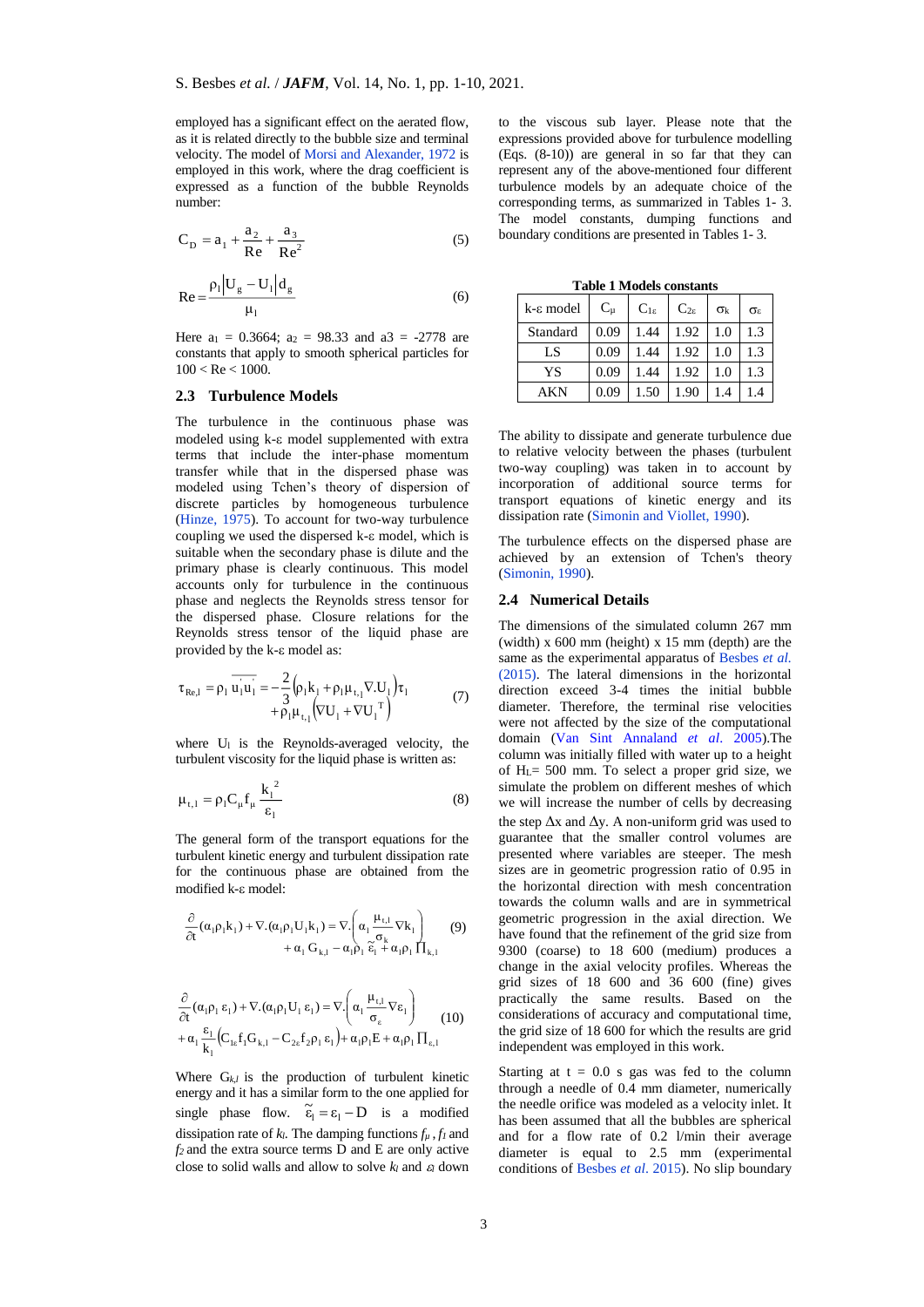# S. Besbes *et al.* / *JAFM*, Vol. 14, No. 1, pp. 1-10, 2021.

| $k - \varepsilon$<br>model | $f_\mu$                                                                                                                                                                                                                                                                                                    | $f_I$        | f <sub>2</sub>                        |
|----------------------------|------------------------------------------------------------------------------------------------------------------------------------------------------------------------------------------------------------------------------------------------------------------------------------------------------------|--------------|---------------------------------------|
| Standard                   |                                                                                                                                                                                                                                                                                                            |              |                                       |
| LS                         | $\exp\left(\frac{-3.4}{(1+Re_{t}/50)^{2}}\right)$                                                                                                                                                                                                                                                          | $\mathbf{1}$ | $1 - 0.3 \exp(-Re_{i})^{2}$           |
|                            | YS<br>$\begin{array}{c c}\n\left(1 + \frac{1}{\sqrt{Re_t}}\right) \left[1 - exp(-a Re_x - b Re_x^3 - c Re_x^3)\right] & \frac{\sqrt{Re_t}}{1 + \sqrt{Re_t}} \\ a = 1.5x10^{-4}, b = 5x10^{-7} \text{ and } c = 10^{-10}\n\end{array}$                                                                      |              | $\frac{\sqrt{Re_t}}{1 + \sqrt{Re_t}}$ |
|                            | AKN $\left[1+\frac{5}{\text{Re}_t^{0.75}}\exp\left(-\left(\frac{\text{Re}_t}{200}\right)^2\right)\left(1-\exp\left(-\frac{\text{Re}_x}{14}\right)\right)^2\right]$ $1\left[\left(1-0.3\exp\left(-\frac{\text{Re}_t}{6.5}\right)^2\right)\left(1-\exp\left(-\frac{\text{Re}_x}{3.1}\right)\right)^2\right]$ |              |                                       |

**Table 2 Functions in the turbulence models**

Note:  $Re_t = \frac{\rho_1 k_1^2}{\rho_1 k_1^2}$ ;  $\mathsf{I}^{\varepsilon} \mathsf{I}$  $t = \frac{\rho_1 k_1^2}{\mu_1 \varepsilon_1}$  $=\frac{\rho_1\kappa_1}{\mu_1\epsilon_1}$ ; Re<sub>x</sub> =  $\frac{\kappa \rho_1}{\mu_1}$  $\mathbf{x} = \frac{\mathbf{A} \mathbf{P} \mathbf{I} \mathbf{V} \mathbf{A} \mathbf{I}}{P}$  $Re_x = \frac{x \rho_1 \sqrt{k}}{2}$  $\mu$  $=\frac{x\rho}{\sqrt{2}}$ 

**Table 3 D and E terms along with the boundary conditions**

| k-ε model  | D        | E                                                                                                                                                                           | Wall BC                                                                                                  |  |
|------------|----------|-----------------------------------------------------------------------------------------------------------------------------------------------------------------------------|----------------------------------------------------------------------------------------------------------|--|
| standard   | $\Omega$ | $\Omega$                                                                                                                                                                    | $\frac{\partial k_l}{\partial x} = 0$                                                                    |  |
|            |          | LS $\left[2\frac{\mu_l}{\rho_l}\left(\frac{\partial\sqrt{k_I}}{\partial x}\right)^2\right]2\frac{\mu_l\mu_{l,l}}{\rho_l}\left(\frac{\partial^2 U_i}{\partial x^2}\right)^2$ | $k_l = 0$ ; $\tilde{\varepsilon}_l = 0$                                                                  |  |
| YS         | $\theta$ | $\frac{\mu_l \mu_{t,l}}{\rho_l} \left( \frac{\partial^2 U_i}{\partial x^2} \right)^2$                                                                                       | $k_l = 0; \quad \varepsilon_l = \frac{\mu_l}{\rho_l} \left( \frac{\partial^2 k_l}{\partial x^2} \right)$ |  |
| <b>AKN</b> | $\Omega$ | $\Omega$                                                                                                                                                                    | $k_l = 0; \varepsilon_l = \frac{\mu_l}{\rho_l} \left( \frac{\partial \sqrt{k_l}}{\partial x} \right)^2$  |  |

Note: x local coordinate normal to the wall

conditions were used at all the impermeable walls

for both the continuous phase and the dispersed phase. The top surface of the column was specified as a pressure outlet where the atmospheric pressure is imposed on the top of the column.

The resulting set of Equations for the liquid phase was solved using the commercial solver Fluent based on a finite volume method. The phase coupled simple algorithm was used for the pressure velocity coupling in the momentum equation. The time derivatives were discretized using a second order implicit method, while the diffusive and convective terms for velocities, volume fraction, kinetic energy (k) and its dissipation rate  $(\epsilon)$  were discretized using the higher-order Quick discretization scheme. An Eulerian time step of 10-2 s was used in all simulations except for the case with virtual mass force the time step was refined to  $5x10^{-3}$  s. The convergence criterion  $1x10^{-5}$  was used in the present work.

## **3. RESULTS AND DISCUSSION**

The dynamic flow structure, which consists of several large-scale vortices, continuously changing their location in time at low frequencies, governs the mixing process of both phases. The realistic description of these large-scale dynamics is therefore an important requirement for the proper modeling of gas-liquid reactors. Simulations are used to assess the performance of low Reynolds number turbulence models. For this purpose, standard k- $\varepsilon$  model is used to reproduce and compare with simulations of low Reynolds number turbulence models: LS, YS and AKN. In addition, simulations are compared with our previous PIV measurements [\(Besbes](#page-8-0) *et al*. 2015).

# **3.1 Assessment of Low-Re Number Models against Standard K-& Model**

The turbulent predictions of the dispersed phase are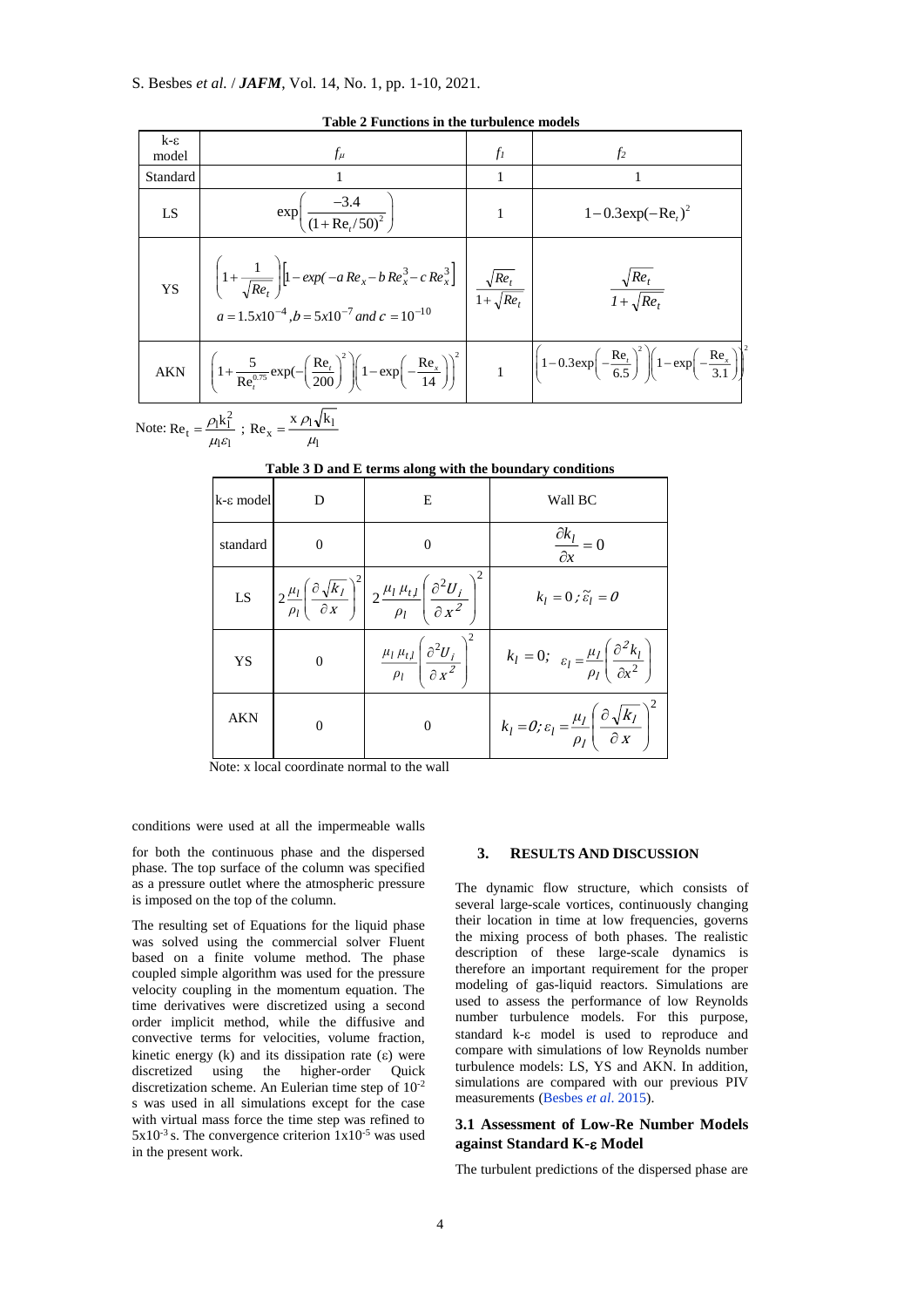

**Fig. 1. Standard k- simulations of mean liquid velocity vectors at the mid-depth plane of the column.**



**Fig. 2. Low Reynolds number turbulence simulations of mean liquid velocity vectors (a) LS, (b) YS and (c) AKN.**

achieved by using the Dispersed with Bubble Induced Turbulence approach (DIS+BIT :  $C_{3\varepsilon} = 1.2$ ) which takes into account the contribution of the gas phase movement into the liquid phase turbulence. The snapshot of the mean liquid velocity vectors at the mid depth plane of the column are represented in Figs. 1 and 2. The time averaged flow regime characterized by a strong upflow in the central part of the column and downward flow in the wall region can be observed. From this flow field, two separate circulation cells can be seen to dominate the flow pattern, which still resembles the "cooling tower" mode of circulation, despite the dynamic behavior of the bubble plume (Fig. 1). These "cooling tower" flow pattern still prevails for the predictions of low Reynolds number turbulence models (LS, YS and AKN) as can be derived from Fig. 2.

In view of unavailability of transient experimental data at spatial locations, long time average is taken and compared with the experimental data. The performance of all models can be discussed in context of Figs. 3 and 4 which show the comparison of computed and measured averaged vertical liquid velocity profiles at two positions above the needle  $Y^* = 0.25$  (Fig. 3) and 0.75 (Fig. 4). Here  $Y^*$  is a dimensionless axial coordinate with respect to the liquid height ( $Y^* = Y/H_L$ ) and  $X^*$  is dimensioned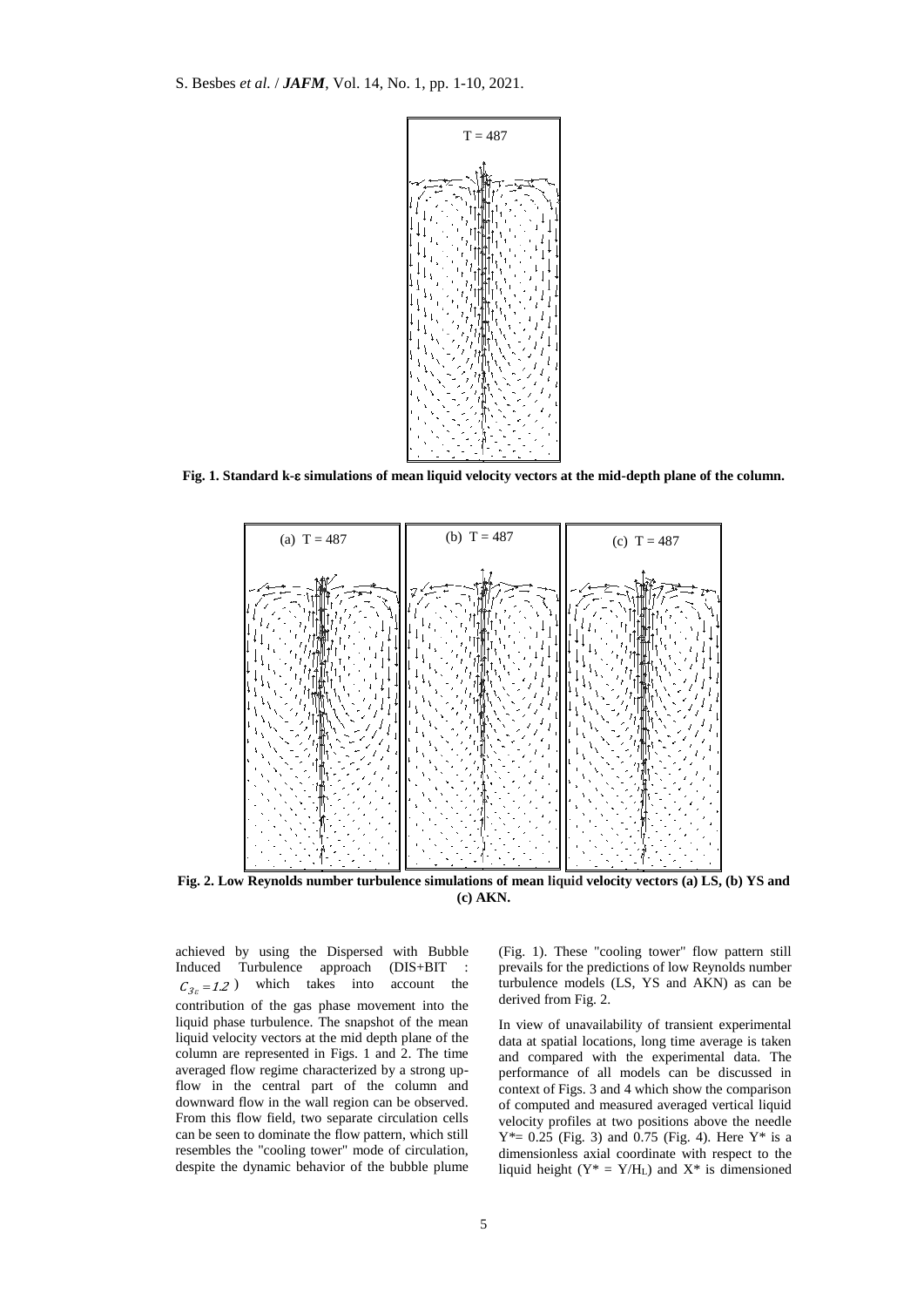



with respect to the column width (W)  $(X^* = X/W)$ . As can be seen from these figures, for all models there is a discrepancy between the numerical results and experiment near the core region showing an enlargement of the rising liquid area which was not well reproduced by the simulations. In fact, all models cannot reproduce the radial dispersion in the gas phase and the spread of the bubble plume is much smaller than that observed experimentally. This shows that the different size vortices of the computed flow field do not disperse the bubble flow sufficiently. Instead the dispersion is caused by numerous small vortices and flow variations caused by the liquid flow around individual bubbles or bubble clusters. So, all models cannot resolve these small scale phenomena. We can observe from Fig. 3, at  $Y^* = 0.25$  (near the wall region) that, LS, YS and AKN models, as a modified version of standard  $K$ - $\varepsilon$  model by the inclusion of damping functions in order to account for the viscous and wall effects, reveal satisfying agreement with the experimental data better than the standard  $K$ - $\varepsilon$  model. Reason for the better agreement is a more realistic value of the eddy viscosity of the liquid phase. However, at the core region the standard  $k$ - $\varepsilon$  model performs better than the low Reynolds number models. On the other hand, at  $Y^* = 0.75$ , Fig. 4 shows that, at the core region the LS model shows the best prediction of experimental results.

#### **3.2 Transient Phenomena**

The calculation of the power spectra should allow characterizing some important features of the typical flow regimes taking place in a bubble column and determining the existence of periodic structures and yield their specific frequencies. The vertical velocity signal and the power spectra at point  $(X^* = 0, Y^* = 0.5)$ , for different turbulence models are shown in Fig. 5 at the mid-depth plane of the column. We can identify for standard  $K$ - $\varepsilon$  and LS a clear dominant peak at a frequency equal to 0.1 Hz, which puts into evidence the appearance of liquid macrostructures, and can be related to the experimentally observed oscillation of a central plume of bubbles [\(Besbes](#page-8-0) *et al*. 2015). However, for LS model a second peak at a frequency of 0.2 Hz can be distinguished, corresponding to the destruction of the preceding structure, also observed by [Chen](#page-8-10) *et al.* 1994 and indicating the strong unstationarity of the system. In addition, quantitative agreement of the evolution of the vertical velocity between standard K-& and LS models can be observed until 50 s, after that the solutions tend to deviate more and more from each other as time proceeds. On the other hand, Fig. 5 shows chaotic oscillations of vertical liquid velocity profiles predicted by the YS and AKN models. From the above results, besides the standard K model only the LS model can reproduce the oscillatory movement of the bubble plume. Thus, a qualitative comparison of the instantaneous PIV images of the oscillating bubble plume fro[m Besbes](#page-8-0)  *[et al](#page-8-0)*. 2015 and from numerical simulations of standard  $K$ - $\varepsilon$  and  $LS$  models is represented in Figs. 6 and 7. As seen from Fig. 6, the direction of the lower part of the bubble plume is stable however, the upper part changes its appearance and location corresponding to the transient liquid circulation flows. Figure 7 shows that the oscillation amplitude of the bubble plume is low for the standard  $K-\varepsilon$ model. However, for LS model, the oscillation amplitude is in accordance with the results of [Besbes](#page-8-0) *et al*. 2015. This can be attributed to a more realistic value of the eddy viscosity of liquid phase for LS model. In addition, the plume seems to be wider from LS model: however, for standard K- $\varepsilon$ model, the bubble plume width is lower.

Indeed, the dynamic behavior of the air-water interface has an impact on the oscillating bubble plume. So, to analyze the free surface dynamics induced by the rising bubbles a close-up of the time averaged air-water interface predicted from standard  $K$ - $\varepsilon$  and  $LS$  simulations is represented in Fig. 8. This figure shows that for LS model air bubble plume mix with the stratified water largely. However, future work from this study should be done to dig in to the enlargement and the behavior of the oscillating bubbles plume.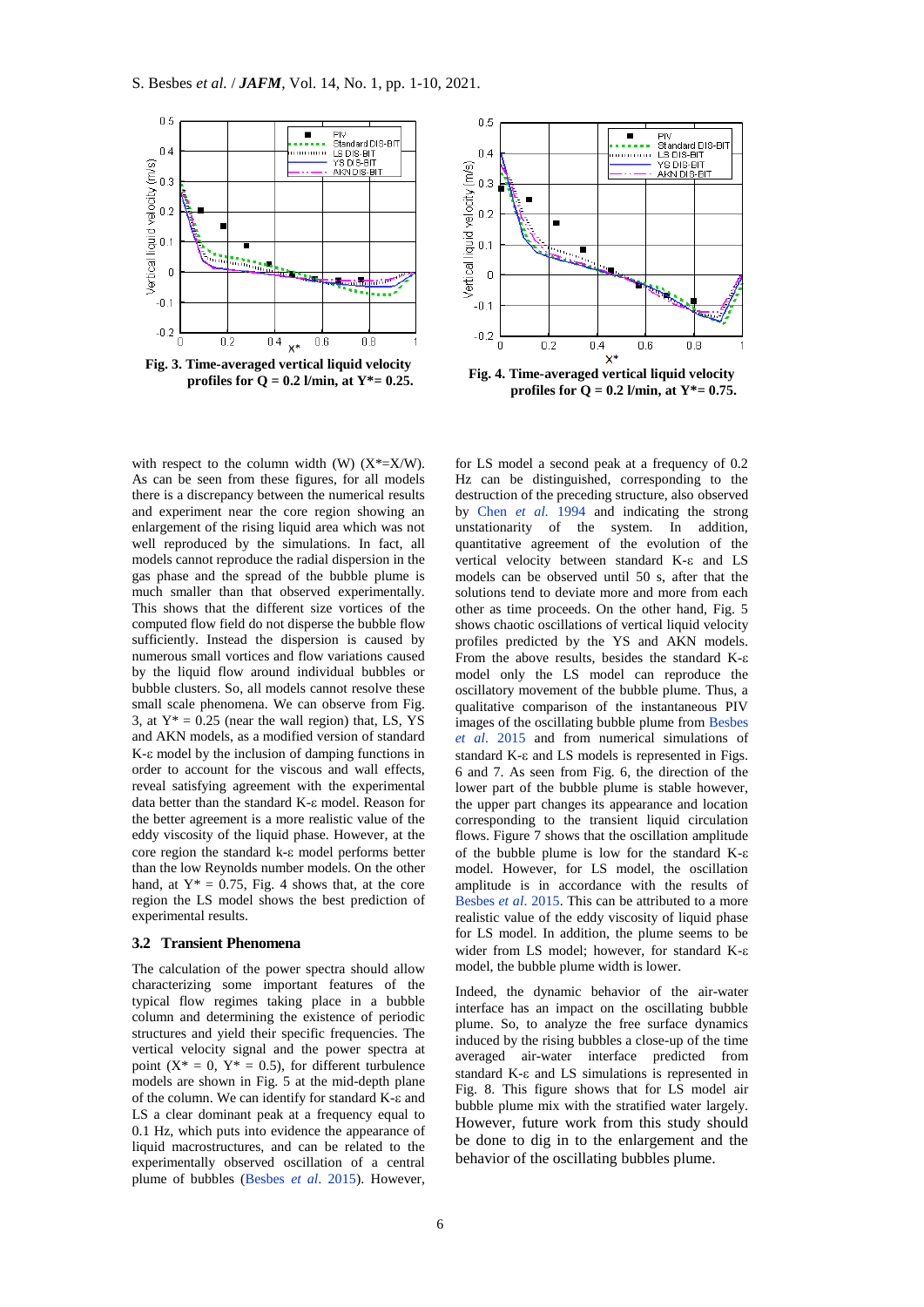

flow rate  $Q = 0.2$  l/min, at point  $(X^* = 0, Y^* = 0.5)$  and at the mid-depth plane of the column.

# **4. CONCLUSION**

The performance of three low Reynolds number k models in predicting unsteady dynamic characteristics of the oscillating bubble plume in a needle sparger rectangular bubble column is evaluated against standard k- $\varepsilon$  model. The contribution of the gas phase movement into the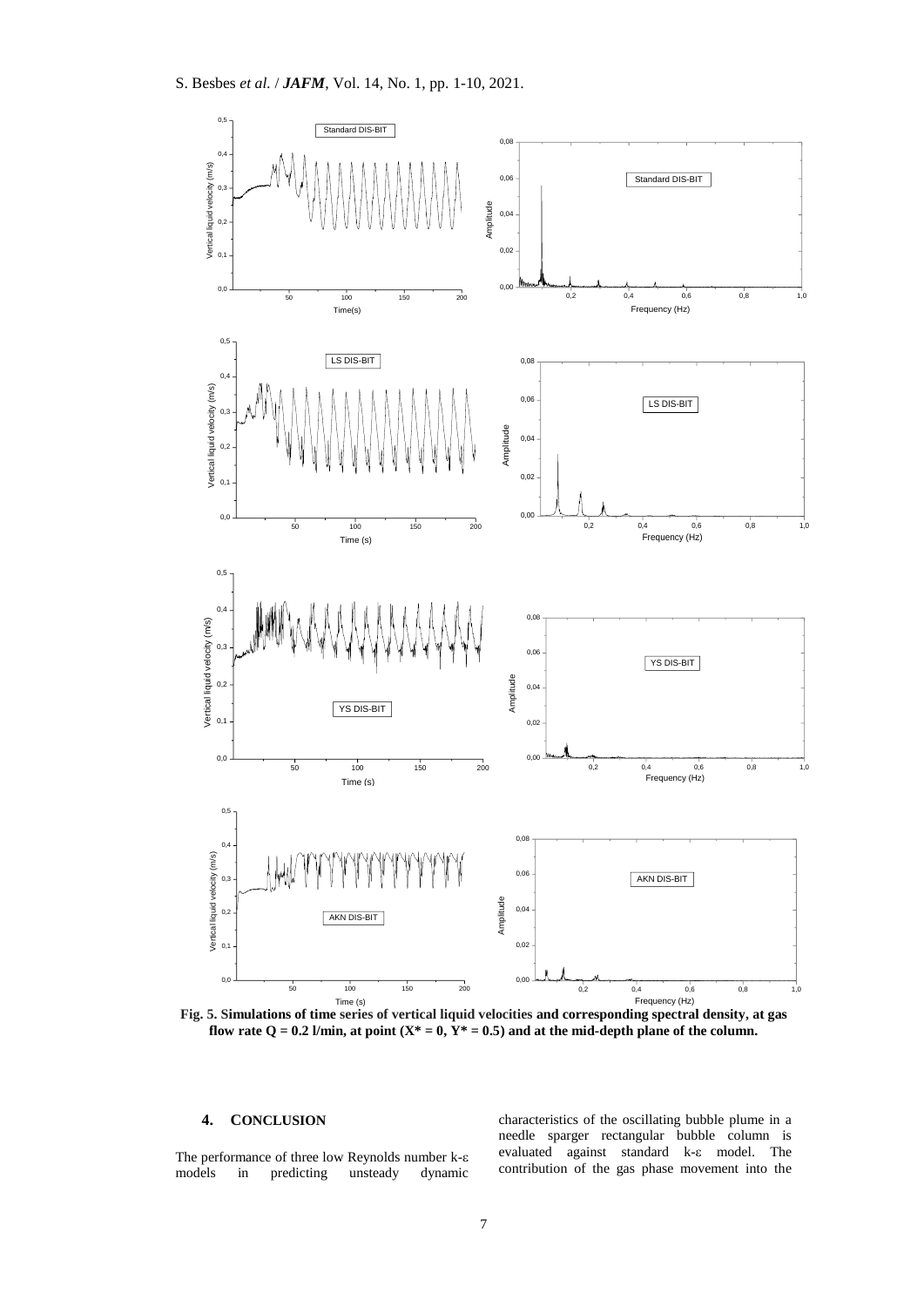

**Fig.6. PIV images of oscillating bubble plume at gas flow rate Q = 0.2 l/mn [\(Besbes](#page-8-0)** *et al***. 2015).**



**Fig. 7. Simulations of bubble plume oscillations: (a,b) Standard DIS-BIT; (c,d) LS DIS-BIT.**

liquid phase turbulence (DIS+BIT) has been considered. The cooling tower flow pattern characterized by a strong up-flow in the central part of the column and downward flow in the wall region still prevails for the predictions of the low Reynolds number turbulence models. However, no models can reproduce the radial dispersion in the gaz phase and the spread of the bubble plume is much smaller than that observed experimentally. This shows that the different size vortices of the computed flow field do not disperse the bubble flow sufficiently.

We have found that near the wall region, at  $Y^* =$ 0.25, LS, YS and AKN models as a modified version of standard  $K$ - $\varepsilon$  model by the inclusion of damping functions in order to account for the viscous and wall effects reveal satisfying agreement with the experimental data of [Besbes](#page-8-0) *et al*. 2015 slightly better than the standard K- $\varepsilon$  model. However, at the core region the standard  $k-\epsilon$  model performs the best. Near the column top  $(Y^* = 0.75)$ , at the core region the LS model shows the best prediction of experimental results. So, none of the low Reynolds number  $k$ - $\varepsilon$  models tested are capable of predicting the local liquid velocity profiles in good agreement with experimental results over the hole domain.

The analysis of the power spectra for different turbulence models shows a clear dominant peak at a frequency equal to  $0.1$  Hz for standard k- $\varepsilon$  and LS, which is close to the value obtained b[y Besbes](#page-8-0) *et al*. [2015.](#page-8-0) However, LS model shows a second peak at a frequency of 0.2 Hz. Thus, the detailed characteristics of gas-liquid flow are correctly reproduced by the standard K- $\varepsilon$  and LS models. On the other hand, the oscillation amplitude of the bubble plume predicted from LS model seems to be qualitatively in good agreement with PIV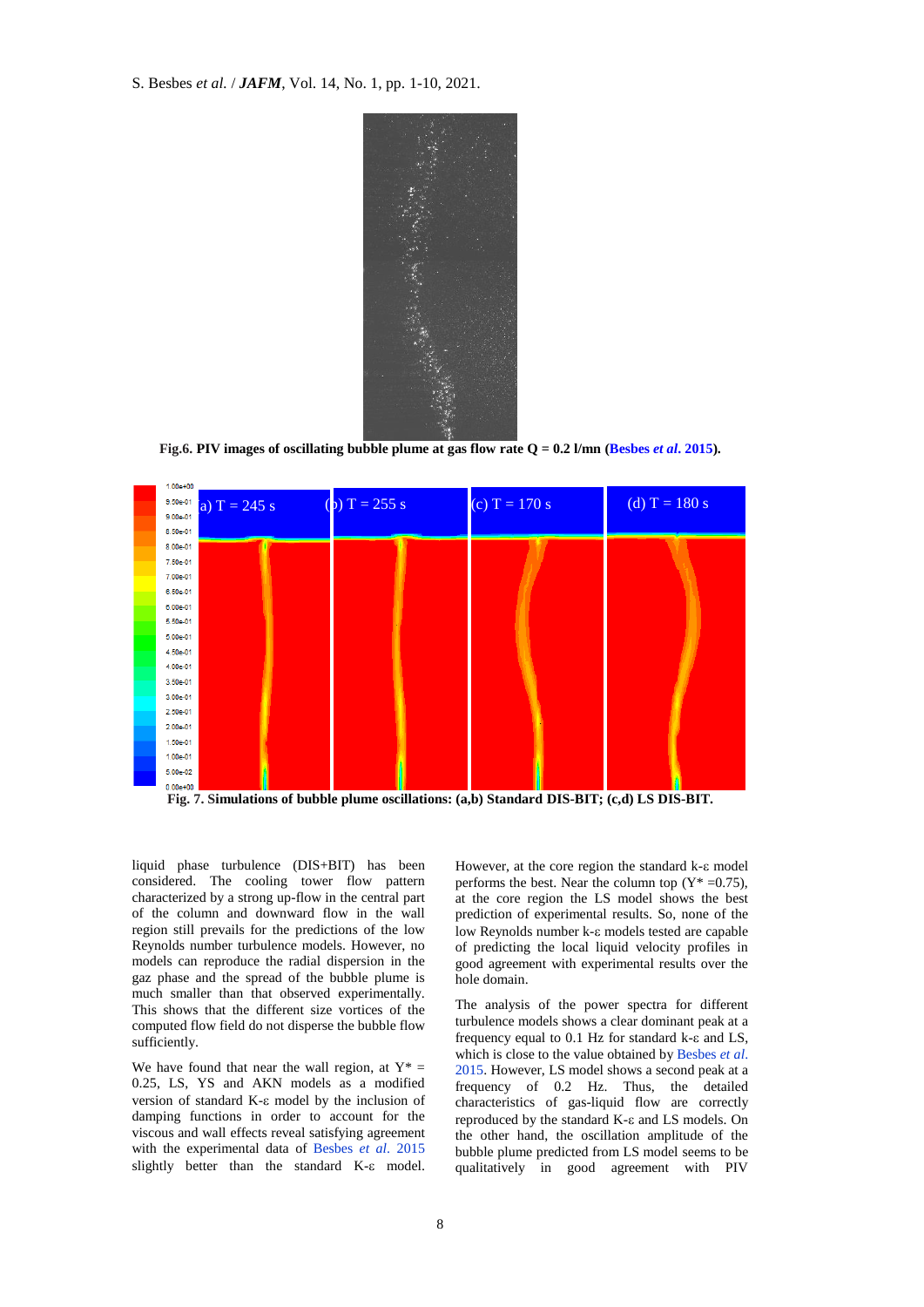

(a) Mean flow at  $T = 492$  s (b) Mean flow at  $T = 260$  s **Fig. 8. Close up of air-water interface: (a) Standard DIS-BIT; (b) LS DIS-BIT.**

measurements of [Besbes](#page-8-0) *et al*. 2015. This may be related to a more realistic value of the eddy viscosity of liquid phase for LS model.

Besides standard  $k-\varepsilon$  model, among the low-Reynolds turbulence models examined, only the LS model can reproduce the oscillatory movement of the bubble plume, through an appropriately designed damping function. However, the comparison of the performance of the low-Reynolds turbulence models should be validated against more detailed turbulent parameter measurements such as Reynolds stress. Therefore, at this stage of comparison, limited to a liquid velocity profiles, we cannot say that the LS model is the only suitable model for such unsteady flows. This work will be pursued in future, if a larger number of detailed experimental measurements are available.

The time averaged air-water interface predicted from standard K- $\varepsilon$  and LS simulations shows that for LS model air bubble plume mix with the stratified water largely. Consequently, the bubble plume from LS simulations seems to be wider than that from standard  $K-\epsilon$  simulations. However, more research should be done to study the phenomenon of enlargement and oscillations of the bubbles plume, which is very important in the mixing process in the column. Perhaps, study of the effect of turbulence kinetic energy source on the velocity fluctuations could emphasize the understanding of the behavior of the bubbles plume, and thus help in better prediction of the enlargement.

## **ACKNOWLEDGMENTS**

I would like to thank the international mobility program of the Rhône-Alpes region (CMIRA), French that supported my work.

## **REFERENCES**

<span id="page-8-0"></span>Besbes, S., M. El Hajem, H. Ben Aissia, J. Y. Champagne and J. Jay (2015) PIV measurements and Euleri-an-Lagrangian simulations of the unsteady gas-liquid flow in a needle sparger rectangular bubble column. *Chemical Engineering Science* 126, 560-572.

- <span id="page-8-7"></span>Chang, K. C., W. D. Hsieh and C. S, Chen (1995). A modified low-Reynolds number model applicable to re-circulating flow in pipe expansion. *Journal of Fluids Engineering Transactions of ASME* 117, 417-423.
- <span id="page-8-10"></span>Chen, R. C., J. Reese and L. S. Fan (1994). Flow structure in a three-dimensional bubble column and three phase-fluidized bed. *AIChE Journal* 40, 1093-1104.
- <span id="page-8-5"></span>Cotton, M. A. and J. D. Jackson (1990). Vertical tube airflows in the turbulent mixed convection regime calculated using a low-Reynolds number k-e model. *International Journal of Heat Mass Transfer* 33, 275-286.
- <span id="page-8-4"></span>Du Cluzeau, A., G. Bois and A. Toutant (2019). Analysis and modelling of Reynolds stresses in turbulent bubbly up-flows from direct numerical simulations. *Journal of Fluid Mechanics* 866, 132-168.
- <span id="page-8-3"></span>Ekambara, K. and M. T. Dhotre (2010). CFD simulation of bubble column. *Nuclear Engineering and Design* 240, 963-969.
- <span id="page-8-2"></span>Fu, S., Y. Guo, W. Qlan and C. Wang (2003). Recent progress in nonlinear eddy-viscosity turbulence modelling. *Acta Mechanica Sinica* 19(5): 409-4019
- <span id="page-8-8"></span>Gorji S, M. Seddighi, C. Ariyaratne, A. E. Vardy, T. O. Donoghued, D. Pokrajac and S. He (2014). A compar-ative study of turbulence models in a transient channel flow. *Computers & Fluids* 89, 111–123.
- <span id="page-8-9"></span>Hinze, J. O. (1975). *Turbulence*. McGraw-Hill Publishing Co., New York,
- <span id="page-8-6"></span>Hrenya, C. M., E. J. Bolio, D. Chakrabarti and J. L. Sinclair (1995). Comparison of low Reynolds number k-e turbulence models in predicting fully developed pipe flow. *Chemical Engineering Science* 50, 1923-1941.
- <span id="page-8-1"></span>Kawamura, T. and Y. Kodama (2002). Numerical simulation method to resolve interactions